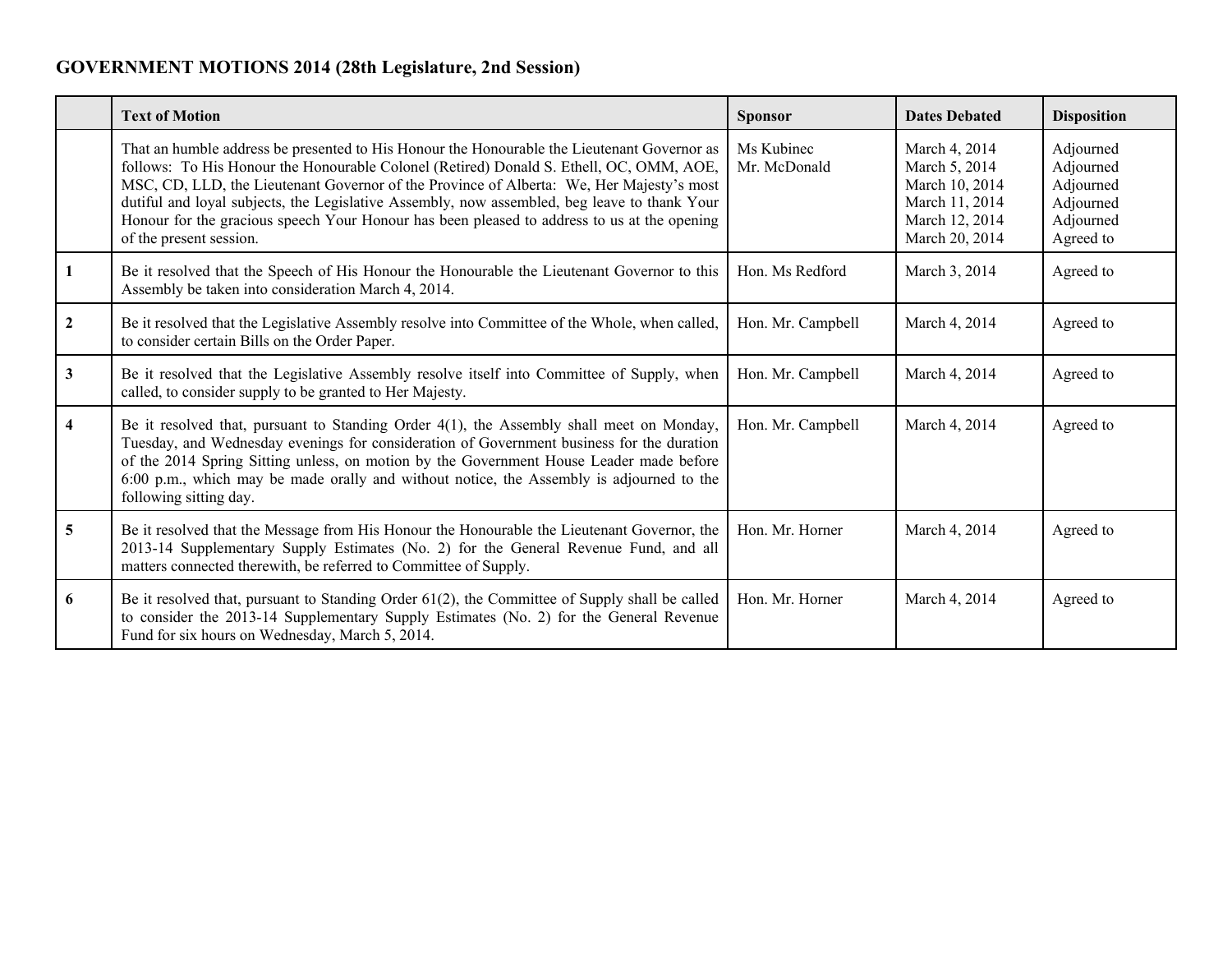|                | <b>Text of Motion</b>                                                                                                                                                                                                                                                                                                                                                                                                                                                                                                                                                                                                                                                                                                                                                                                                                                                                                                                                                                                                                                                                                                                                                                                                                                                                                                                                                                                                                                                                                                                                                                                                                                                                                                                                                                                                                                                                                                                                                                                                                                                                                                                                                                                                                                                                                                                                                                                                                         | <b>Sponsor</b>    | <b>Dates Debated</b> | <b>Disposition</b> |
|----------------|-----------------------------------------------------------------------------------------------------------------------------------------------------------------------------------------------------------------------------------------------------------------------------------------------------------------------------------------------------------------------------------------------------------------------------------------------------------------------------------------------------------------------------------------------------------------------------------------------------------------------------------------------------------------------------------------------------------------------------------------------------------------------------------------------------------------------------------------------------------------------------------------------------------------------------------------------------------------------------------------------------------------------------------------------------------------------------------------------------------------------------------------------------------------------------------------------------------------------------------------------------------------------------------------------------------------------------------------------------------------------------------------------------------------------------------------------------------------------------------------------------------------------------------------------------------------------------------------------------------------------------------------------------------------------------------------------------------------------------------------------------------------------------------------------------------------------------------------------------------------------------------------------------------------------------------------------------------------------------------------------------------------------------------------------------------------------------------------------------------------------------------------------------------------------------------------------------------------------------------------------------------------------------------------------------------------------------------------------------------------------------------------------------------------------------------------------|-------------------|----------------------|--------------------|
| $\overline{7}$ | Be it resolved that the Standing Orders of the Legislative Assembly of Alberta, effective<br>A<br>March 5, 2013, be amended as follows:<br>Standing Order $18(1)(h)$ is amended by striking out ", except as provided under Standing<br>1.<br>Order 52".<br>Standing Order 52 is amended<br>2.<br>in suborder $(1)$ by striking out "18" and substituting "15" wherever it occurs;<br>(a)<br>in suborder (3) by striking out ", which shall not be subject to debate or amendment";<br>(b)<br>Standing Order 52.01(1) is amended<br>3.<br>by striking out "18" and substituting "15";<br>(a)<br>in clause (b)<br>(b)<br>by striking out "Enterprise and Advanced Education" and substituting "Innovation and<br>(i)<br>Advanced Education";<br>by striking out "and Infrastructure" and substituting "Infrastructure, and Jobs, Skills,<br>(ii)<br>Training and Labour".<br>Standing Order 59.01 is amended<br>4.<br>by striking out suborders $(3)$ and $(4)$ and substituting the following:<br>(a)<br>(3) Following consultation with House Leaders, the Government House Leader shall table in<br>the Assembly the schedule for consideration of main estimates at any time following the<br>announcement of the date of the Budget Address and no later than the Thursday preceding<br>the first meeting scheduled, and such schedule shall be published in the Order Paper for<br>the next sitting day.<br>in suborder $(5)(d)$ by striking out "for a minimum of 2 hours to a maximum of 6 hours"<br>(b)<br>and substituting "for a maximum of 3 hours";<br>in suborder $(6)$<br>(c)<br>by adding the following after clause (d):<br>(i)<br>(d.1) for the next 20 minutes, the members of any other party represented in the Assembly or<br>any independent members and the Minister, or the member of the Executive Council<br>acting on the Minister's behalf, may speak;<br>by striking out clause (f) and substituting the following:<br>(ii)<br>for the time remaining, to the extent possible, the rotation outlined in clauses (b) to (e)<br>(f)<br>shall apply with the speaking times set at 5 minutes as provided in Standing Order<br>$59.02(1)(c)$ .<br>Be it further resolved that the Select Special Ethics Commissioner Search Committee be<br>B<br>authorized to meet during the consideration of the 2014-15 main estimates.<br>$\mathbf C$<br>And be it further resolved that this motion takes effect upon passage. |                   | March 4, 2014        | Agreed to          |
| 8              | Be it resolved that the membership of the Assembly's committees be replaced as follows: (See<br>the Votes and Proceedings dated March 4, 2014)                                                                                                                                                                                                                                                                                                                                                                                                                                                                                                                                                                                                                                                                                                                                                                                                                                                                                                                                                                                                                                                                                                                                                                                                                                                                                                                                                                                                                                                                                                                                                                                                                                                                                                                                                                                                                                                                                                                                                                                                                                                                                                                                                                                                                                                                                                | Hon. Mr. Campbell | March 4, 2014        | Agreed to          |
| 9              | Be it resolved that, pursuant to Standing Order 3(9), the 2014 Spring Sitting of the Assembly<br>shall stand adjourned upon the Government House Leader advising the Assembly that the<br>business for the sitting is concluded.                                                                                                                                                                                                                                                                                                                                                                                                                                                                                                                                                                                                                                                                                                                                                                                                                                                                                                                                                                                                                                                                                                                                                                                                                                                                                                                                                                                                                                                                                                                                                                                                                                                                                                                                                                                                                                                                                                                                                                                                                                                                                                                                                                                                              | Hon. Mr. Campbell | March 4, 2014        | Agreed to          |